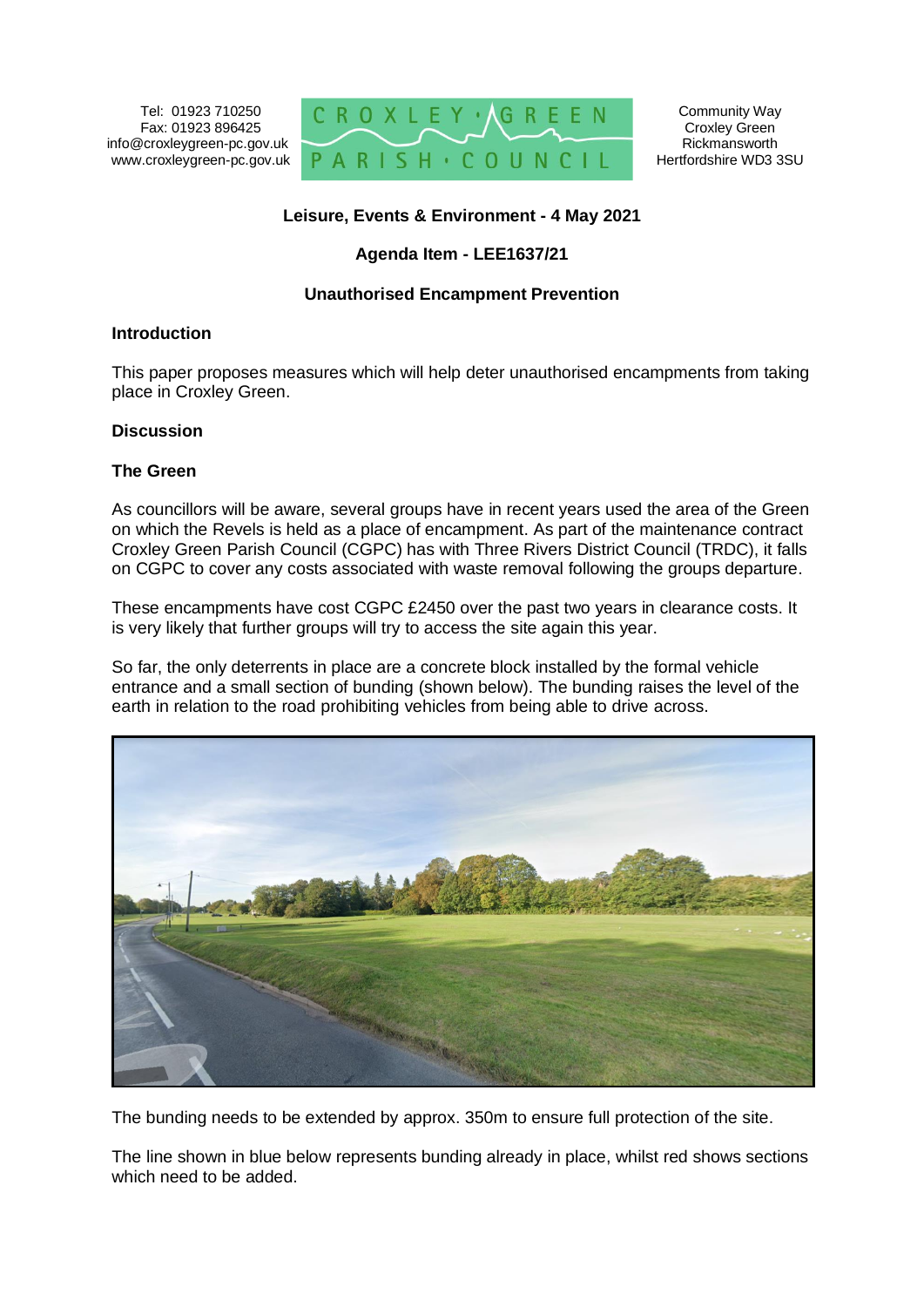

The Revels section of The Green is the most at risk of encampments. The other parts are not as enclosed, are nearer the road and have less open space.

The Grounds Maintenance Manager and I have liaised with multiple contractors about the bund extension. We requested that the extension be comprised of certified subsoil and capped with certified topsoil. As The Green is part of a historical conservation area we thought it important to only use materials of which we can prove their quality.

## **Stone's Orchard**

Another area at risk of encampment is Stone's Orchard. A group occupied the space for almost a week causing damage to trees, furniture and access points. There is only one official vehicle entrance to the site from the main road which at present is also being blocked by a concrete block. However, this method of protection is unsustainable. The Rangers will require access through the blocked gate for larger machinery and we do not have the capability ourselves to relocate the block. It is also unsightly and detracts from the natural surroundings.

We suggest the installation of two secure collapsible hardwood bollards which will sit behind the gate.

It is not being suggested that these measures will definitively prevent unauthorised encampments from taking place. They will however add a much-needed extra layer of protection which may deter those wishing to access the sites from doing so.

#### **Funding**

The Parish Council has no duty or responsibility to arrange for these works to take place.

There is an onus on local authorities to try and deter these encampments in Croxley Green. It is important to show residents that we take the protection of our public, green and open spaces seriously and have made attempts to prevent them from happening.

In the spirit of co-operation, we are suggesting offering to TRDC that the Parish Council will fund half of the costs of the bunding extension and installation of preventative posts in Stone's Orchard.